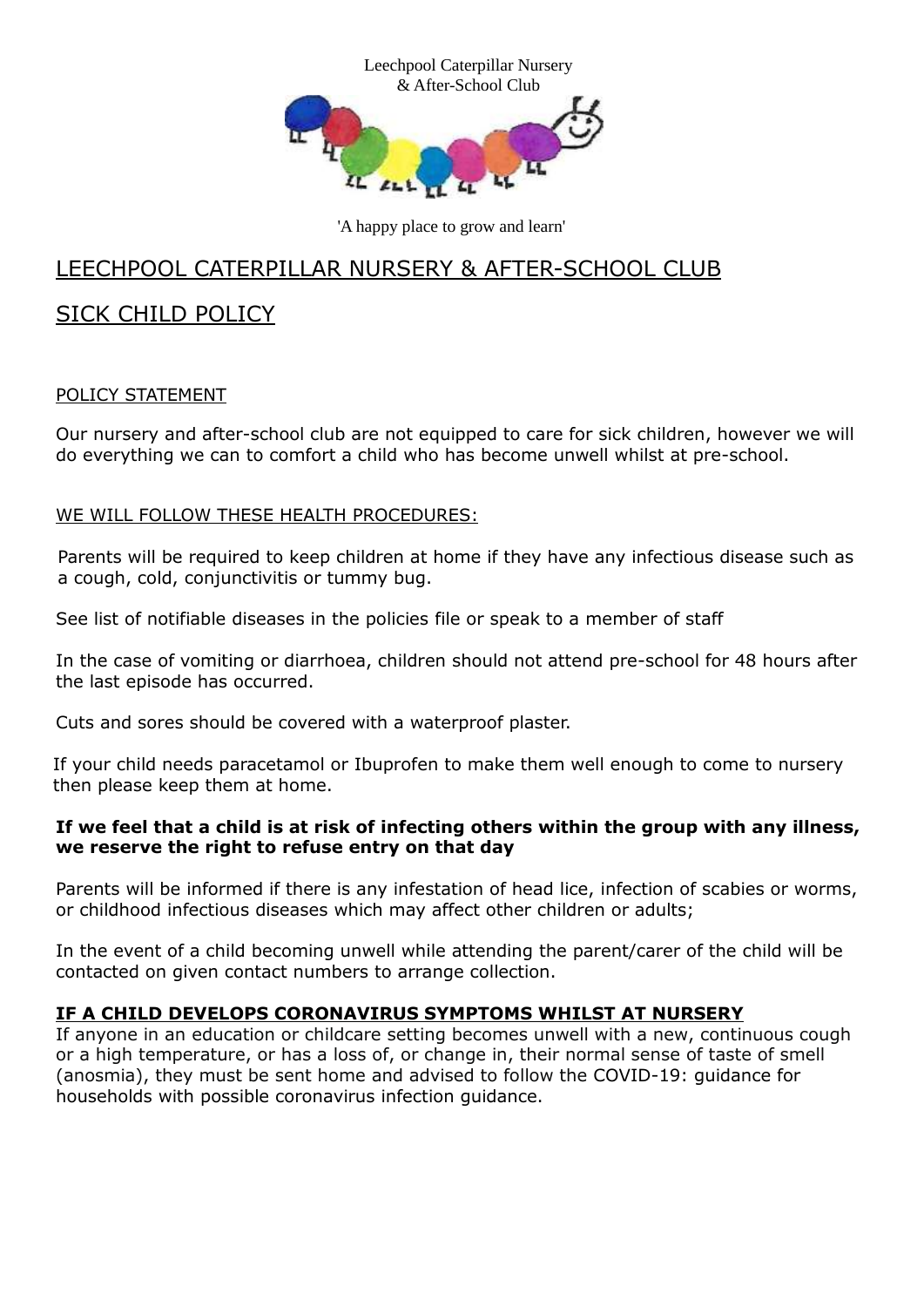If a child is awaiting collection, they should be moved, if possible, to a room where they can be isolated behind a closed door, depending on the age of the child and with appropriate adult supervision if required. Ideally, a window should be opened for ventilation. If it is not possible to isolate them, move them to an area which is at least 2 metres away from other people.

If they need to go to the bathroom while waiting to be collected, they should use a separate bathroom if possible. The bathroom should be cleaned and disinfected using standard cleaning products before being used by anyone else.

PPE should be worn by staff caring for the child while they await collection if a distance of 2 metres cannot be maintained (such as for a very young child or a child with complex needs).

In an emergency, call 999 if they are seriously ill or injured or their life is at risk. Do not visit the GP, pharmacy, urgent care centre or a hospital.

If a member of staff has helped someone with symptoms, they do not need to go home unless they develop symptoms themselves (and in which case, a test is available) or the child subsequently tests positive (see 'What happens if there is a confirmed case of coronavirus in a setting?' below). They should wash their hands thoroughly for 20 seconds after any contact with someone who is unwell. Cleaning the affected area with normal household disinfectant after someone with symptoms has left will reduce the risk of passing the infection on to other people.

#### **What happens if there is a confirmed case of coronavirus in a setting?**

When a child, young person or staff member develops symptoms compatible with coronavirus, they will be sent home and advised to self-isolate for 14 days. Their fellow household members should self-isolate for 14 days. All staff and students who are attending an education or childcare setting will have access to a test if they display symptoms of coronavirus, and are encouraged to get tested in this scenario.

Where the child, young person or staff member tests negative, they can return to their setting and the fellow household members can end their self-isolation.

Where the child, young person or staff member tests positive, the rest of their class or group within their childcare or education setting should be sent home and advised to self-isolate for 14 days. The other household members of that wider class or group do not need to selfisolate unless the child, young person or staff member they live with in that group subsequently develops symptoms.